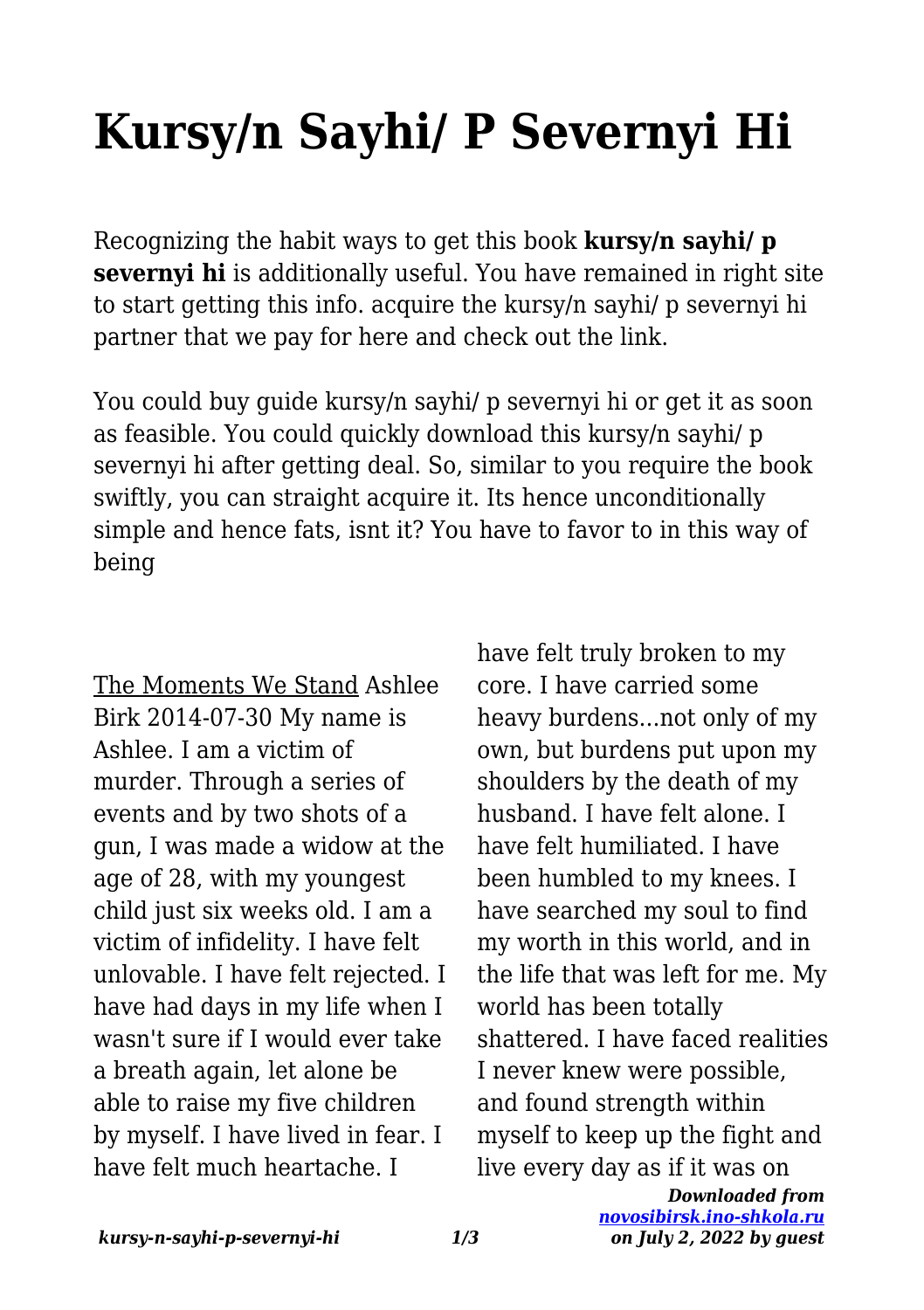purpose. I have been carried by Angels...both earthly beings and those unseen. I have found that being a "victim" doesn't mean we have an excuse to stop living. Being a victim means finding a reason for seeking a higher road. I have picked up the pieces left and carried on. I am a mother. We are survivors. In one way or another, we are all victims. There are times in our lives when we are forced to question who we are at our core. When we are presented with a path...we can go this way or we can choose that way. For some, this moment comes when the one person whom we love the most decides we are not enough. This person leave us-at a most vulnerable momentalone to search within ourselves for who we really are. We are left trying to find who it is that was left behind. Sometimes the person we love dies. Sometimes it is merely an internal battle we are facing...all alone inside our minds. Whatever the situation and wherever you have been...you have been hurt. You

*Downloaded from [novosibirsk.ino-shkola.ru](http://novosibirsk.ino-shkola.ru)* have felt alone. You have been abandoned, either by your parents, your lover, your friends, complete strangers, or even yourself. We have all been at that crossroad where all we have left is ourselves. Sometimes these moments of lows have brought you to your knees and caused you to reflect and ponder your relationship with God...and other times they have made you question if He is even there, or if He knows you are alone. Whatever that moment has been for you, it is personal and real. It has defined and refined who you are, who you think you were, and who you want to become. This is my story...the defining moments that have truly brought me to my knees, the times when I've questioned to my core my very existence, and the experiences I've had that have shown me who I really am and who my Heavenly Father still needs me to become. The night of my husband's death was my darkest hour, but also the very moment when I saw firsthand that my Heavenly Father sent Angels on errands

*on July 2, 2022 by guest*